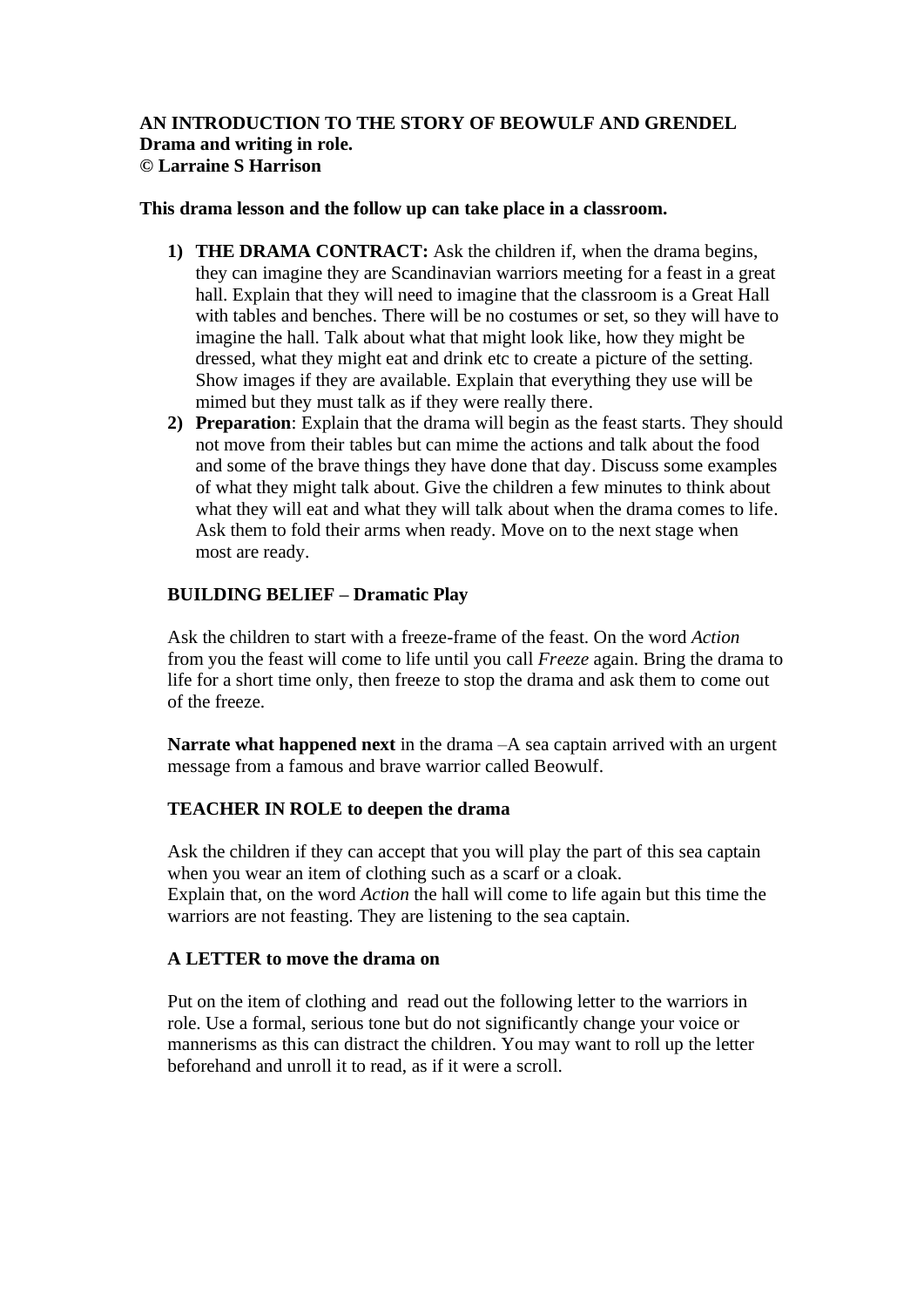### *Warriors of the Great Hall*

## *I am a sea captain and I bring you this message from Beowulf the Dragonslayer, a brave warrior, a hero great and good and admired by all. As I speak he is preparing for an important mission.*

### *These are the words of Beowulf. Listen well:*

*I, Beowulf, know that you wish to visit other lands to trade goods to make yourselves prosperous, but if you need to cross the sea, or travel to far away lands, you will need to have courage and bravery. You also need to be brave and fearless to defend your land from attacking tribes. I know that only the bravest will survive. You must all try to become the bravest warriors. I bring you a chance to face up to the worst of all your fears, and become even more brave, by accompanying me on a dangerous mission.* 

#### *Here is the story of my mission. Listen well.*

*It all began many years ago, before I was born, when my father's tribe was at war with the Wylfings, one of the most powerful tribes in these parts. After my father killed one of the Wylfings tribesmen in battle, he knew his life was in danger, so he set off across the sea with my mother, to escape. A storm at sea brought them to the court of the Danish King Hrothgar, who gave them shelter. Hrothgar allowed them to live with him for 6 years and I was born in his court. After 6 years, Hrothgar helped us make peace with the Wylfings and we returned home. My parents are now dead, but I have never forgotten how Hrothgar saved their lives. Hrothgar and his people are now in great danger and he needs my help.* 

*Do not be afeard at what I am now about to tell you, for although this story will test your bravery, I have a plan that will save us all from death.* 

*Many years ago, King Hrothgar built a fine hall, for himself and his people. It is said that he took the gilded antlers of a fine stag and set them on the gable end of the hall and that is why he called his hall, Heorot the Hart. But he would be better living in a shepherds hut than living in that Hall, for it is now the scene of death and bloodshed.* 

*One night, when the warriors had drunk their fill of mead and were sleeping on the benches in the Hall, Grendel the monster, the Night Stalker, the Man Wolf, the Death Shadow, came out of his lair in the marshes and began creeping around outside the Hall. Grendel had heard the laughter from the feasting in the Hall and was hungry for human life. So swift was Grendel's attack, that no one outside the Hall heard any cries. But when dawn broke, 30 of Hrothgar's bravest warriors had been slaughtered. The walls were splashed with blood and you could see Grendel's bloodstained footprints from the marshes.*

*Grendel now has the taste for blood and returns every night to the Hall, looking for warriors. Many have tried to stay in the Hall overnight to fight Grendel, but no one has yet survived. The Hall now lies empty and Hrothgar and his people live in fear.* 

*I Beowulf will kill Grendel. I will take my weapon and my long war-boat. I will take a small number of trusty men who have been with me on raids before, but I need more warriors.*

*Here is what you must do. Talk to each other and set down what your bravest deeds have been so far. I know many of you have fought off attackers to your village, or been together on small raids, fighting battles and saving each other. Tell me what you have done and I will take with me those of you whose stories tell me that you are brave. Only the brave can come with me to the Hall of King Hrothgar to kill the monster Grendel.* 

*Leave your stories for the sea captain. He is my fellow warrior and I trust him to bring them safely to me.* 

*Beowulf*